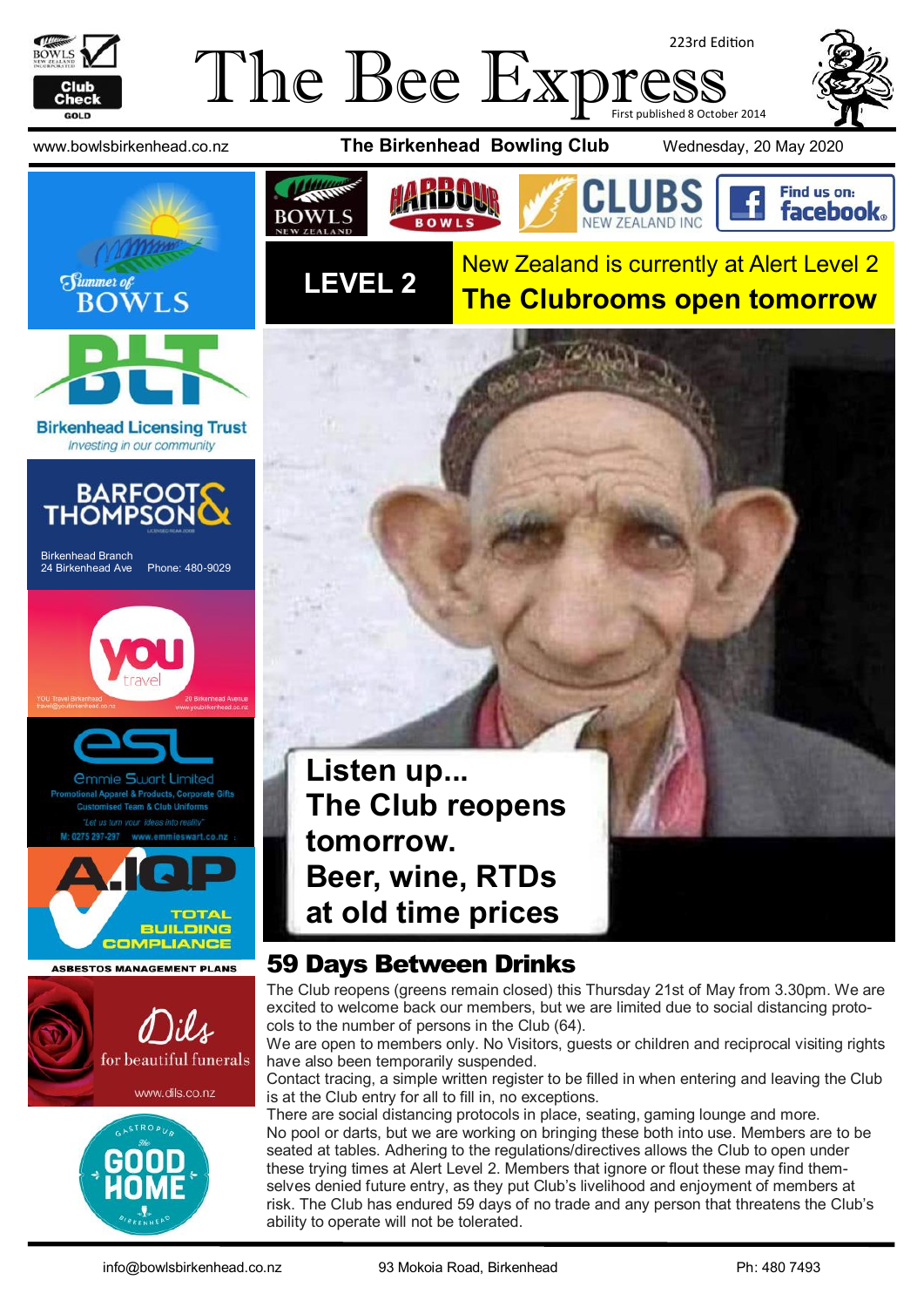







## AGM 2020 Board of Management Applications for the 2020-2021 term close with the Club Secretary 5pm Sunday 24th May

#### Another Gone

Last Saturday with the Club still in lockdown the news came through we had lost another one, Dale Ineson had passed away. Dale joined the Club in July 2002 and as a first year claimed his first club title leading for that seasons winning junior fours side skipped by Shane Gibson. An avid supporter of the Club on and off the green. Instrumental in securing sponsorship from the building sector.

Dale was pretty stoked when his wife Adele joined Birkenhead in 2009 after playing her first two years at Sunnybrae. Besides the two belonging to the same club it also meant he could come and watch from the comfort of the clubrooms with a cold one and enjoy the company of the members.

In 2017 Dale, with the assistance of his wife Adele, managed the Club's 1-5 year interclub side. A side that took out the Bowls North Harbour title and then went on to represent Bowls North Harbour, and successfully come away with the Mercedes Rose Bowl, played between Far North, Northland, Harbour and Auckland centres.



Mercedes Rose Bowl Winners 2017 - Birkenhead

Back row: **Dale Ineson - Manager**, Adele Inseon - Assistant Manager, Gary Wallace, Robbie Henson, Jerome Rusk. Front row: Jerry Belcher, Jacqui Belcher, Jimmy Heath

Last year as Dale's health kept him off the green the Board moved Dale to Honorary in recognition of the work he had put in at the Club over the years.

Dale was a man that would never blow his own trumpet; he would just help out, eager to assist where ever possible. In the last twelve months ill health has kept him away from the club, but he would still be there on the monthly quiz night with the family team.

At Birkenhead we have been fortunate to have members that just help out, we lost another one last Saturday. Dale Ineson RIP.

*Due to the current Alert Level 2 restrictions Dale will have a private cremation with just close family. A public memorial to celebrate Dale's life will be at the Bowling Club at a date to be advised. Adele and family thanks everyone for the messages of condolence and looks forward to celebrating Dale's life with everyone soon.*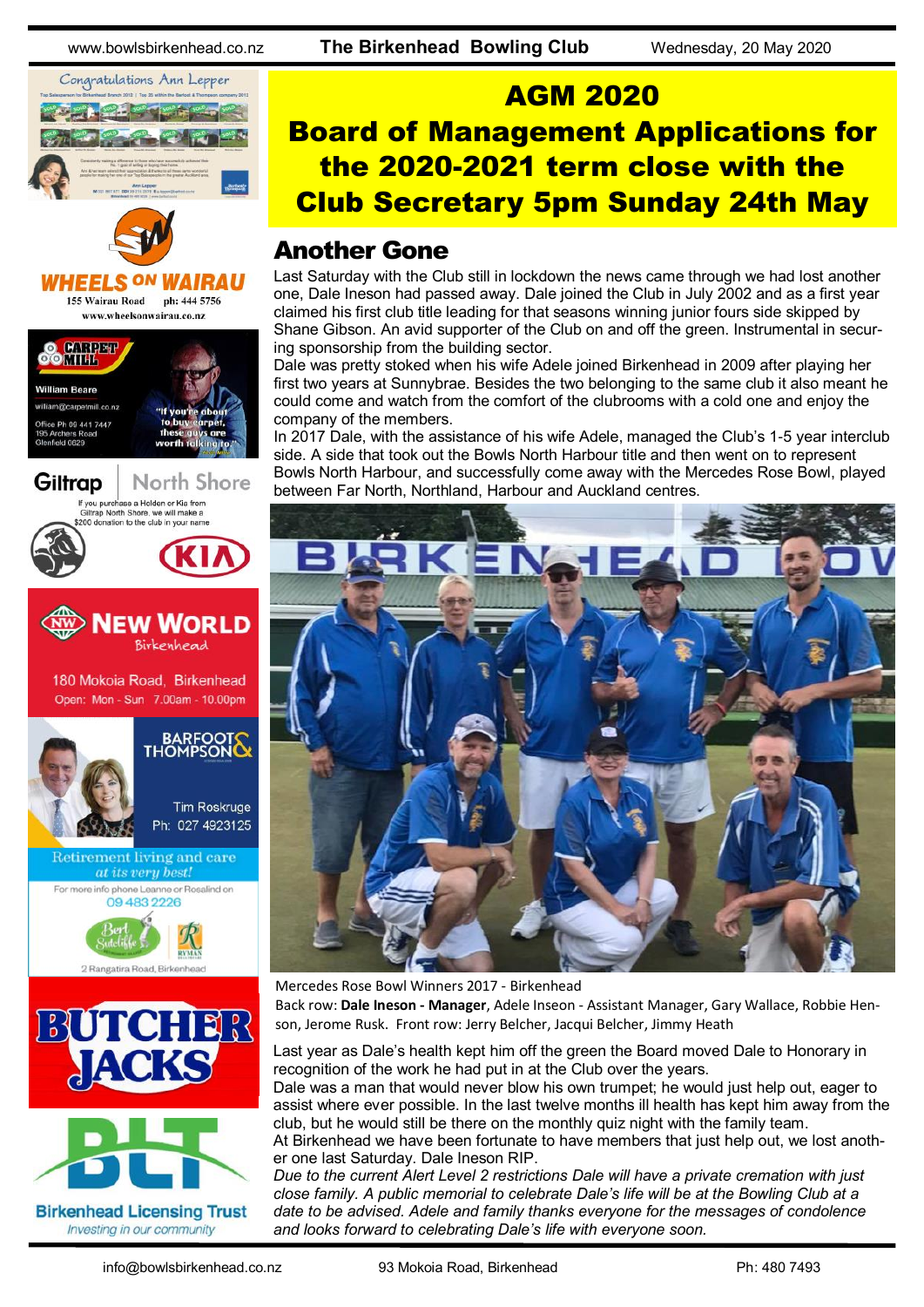www.bowlsbirkenhead.co.nz **The Birkenhead Bowling Club** Wednesday, 20 May 2020



#### Thank You

The Board would like to thank all members in advance for their support of the changes/restrictions under Level 2 that enables the Club to open. Foremost to any decisions made is the health and safety of our staff and members. These are unique times we are operating in and with the understanding of our members we will be able to get back on our feet and at least try and minimise the impact on the Club as much as possible.

#### Sanitise, Sanitise, Sanitise

A word we are all probably sick of hearing and doing over the past eight weeks, but it has now become second nature and the practice will assist in keeping our Club safe to visit. There are a number of Sanitise bottles around the Club for members use. If using the AV system touch screens or the TAB, sanitise your hands before use (wait for hands to dry) and after use. Do not put liquid on the screens, it's not good for them. Due to sanitising issues the pool table and dart board remain closed. The Club is investigating ways we can safely reopen both.

## Reactions and The Stalker

49 Days of Lockdown saw one photo looking back at Birkenhead over the years posted each day on the Club's Facebook page. At the time of going to print the most likes/reactions photo was Day 24 of lockdown.

Birkenhead's "dynamic duo" Ruth Lynch and Carole Fredrick. Pictured discussing options on the final end of the 2012 Bowls New Zealand National Women's Fours Championship Final before claiming the National title over Mandy Boyd's four. And the "Lockdown's Facebook Stalker"

was Adam Rich-



ardson who was the only person to reacted to every lockdown photo, and most within a half hour of being posted, well done Adam.

## TAB and Gaming

The TAB and gaming machines will be back in operation under Level 2.

The area around the TAB, marked on the floor in yellow is a one person only space, one person in, one person out. This is to meet social distancing requirements.

The Gaming Lounge is only three players at a time with 1 metre separation and no spectators. Players are asked to be mindful of other members waiting to have their turn to play the machines.

The Birkenhead Bowling Club is committed continuing to promoting responsible gambling.

## Turning the Clock Back

As we look forward to contemplate the future move back into some form of normality we take a breath and recall the good old days before Covid-19. The Club is going to give you a hand to look back. From Thursday for two weeks or while stocks last (whichever comes first) Draught pints, bottle and can beer, RTDs and glasses of wine are all back to a price of a few years back.

## Club Night Fridays

Club Night Fridays have survived lockdown but have changed under Level 2. This coming Friday it's just catch up time as we adjust to the new restrictions in the Clubrooms. Friday 29 May will see the return of the Friday meat raffles. The Members Draw and Joker 500 will remain on hold until social distancing restrictions are reduce to a suitable level. Happy hours are also on hold while we are "Turning the Clock Back".